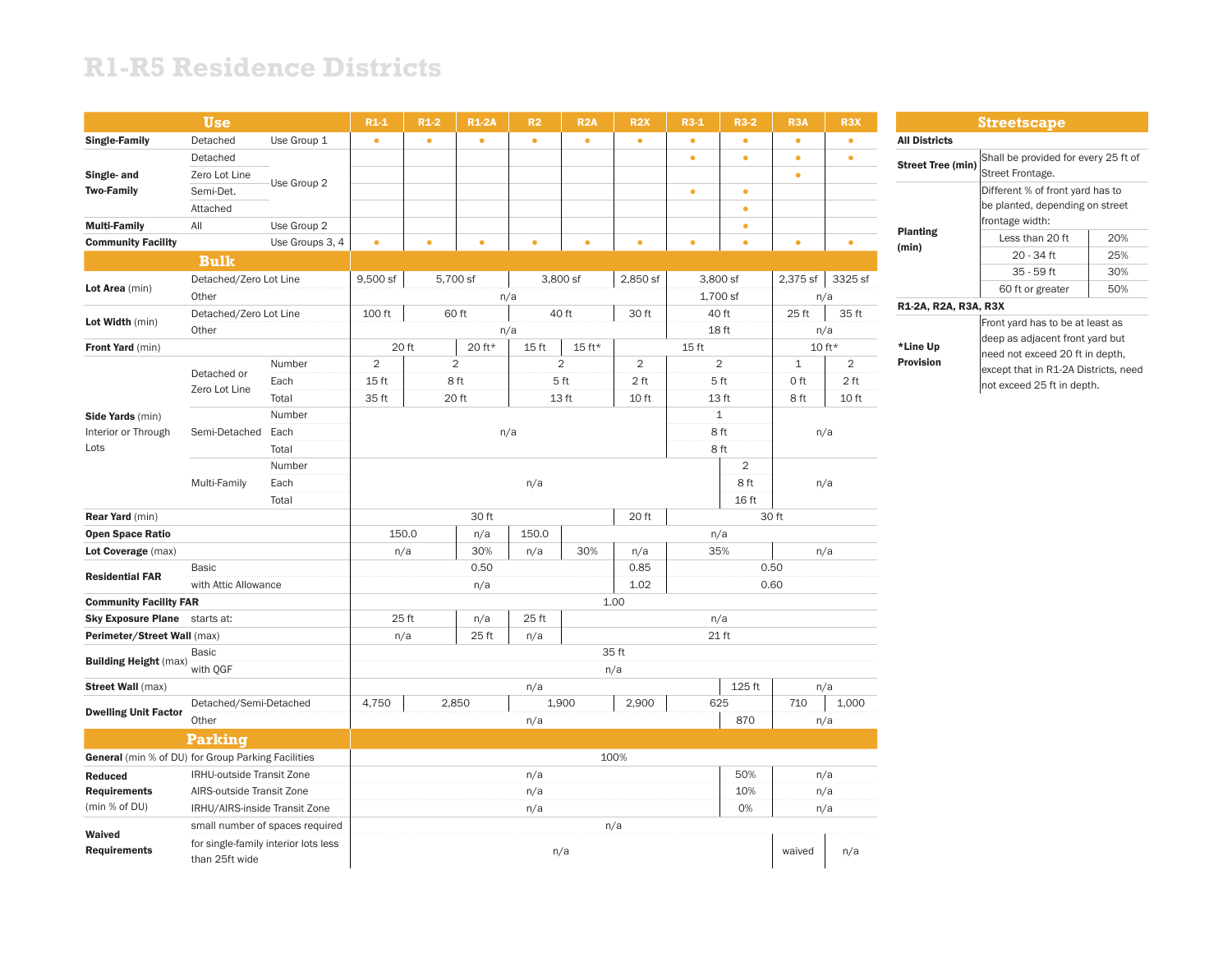## **R1-R5 Residence Districts**

|                                                    | <b>Use</b>                                                                                                           |                 | R4          | R4 Infill      | $R4-1$       | R <sub>4</sub> A | R4B          | R <sub>5</sub> | R5 Infill         | <b>R5A</b>     | R <sub>5</sub> B | <b>R5D</b>   |  |
|----------------------------------------------------|----------------------------------------------------------------------------------------------------------------------|-----------------|-------------|----------------|--------------|------------------|--------------|----------------|-------------------|----------------|------------------|--------------|--|
| <b>Single-Family</b>                               | Detached                                                                                                             | Use Group 1     | $\bullet$   | $\bullet$      | $\bullet$    | $\bullet$        | $\bullet$    | $\bullet$      | $\bullet$         | $\bullet$      | $\bullet$        | $\bullet$    |  |
|                                                    | Detached                                                                                                             |                 | $\bullet$   | $\bullet$      | $\bullet$    | $\bullet$        | $\bullet$    | $\bullet$      | $\bullet$         | $\bullet$      | $\bullet$        | $\bullet$    |  |
| Single- and                                        | Zero Lot Line                                                                                                        | Use Group 2     |             |                | $\bullet$    |                  | $\bullet$    |                |                   |                | $\bullet$        | $\bullet$    |  |
| <b>Two-Family</b>                                  | Semi-Det.                                                                                                            |                 | $\bullet$   | $\bullet$      | $\bullet$    |                  | $\bullet$    | $\bullet$      | $\bullet$         |                | $\bullet$        | $\bullet$    |  |
|                                                    | Attached                                                                                                             |                 | $\bullet$   | $\bullet$      |              |                  | $\bullet$    | $\bullet$      | $\bullet$         |                | $\bullet$        | $\bullet$    |  |
| <b>Multi-Family</b>                                | All                                                                                                                  | Use Group 2     | $\bullet$   | ٠              |              |                  |              | $\bullet$      | ۰                 |                | $\bullet$        | $\bullet$    |  |
| <b>Community Facility</b>                          |                                                                                                                      | Use Groups 3, 4 | $\bullet$   | $\bullet$      | $\bullet$    | $\bullet$        | $\bullet$    | $\bullet$      | $\bullet$         | $\bullet$      | $\bullet$        | $\bullet$    |  |
|                                                    | <b>Bulk</b>                                                                                                          |                 |             |                |              |                  |              |                |                   |                |                  |              |  |
|                                                    | Detached or Zero Lot Line                                                                                            |                 |             | 3,800 sf       | 2,375 sf     | 2,850 sf         | 2,375 sf     |                | 3,800 sf<br>2,850 |                |                  | 2,375 sf     |  |
| Lot Area (min)                                     | Other                                                                                                                |                 |             | 1,700 sf       |              | n/a              |              | 1,700 sf       |                   | n/a            |                  | 1,700 sf     |  |
| Lot Width (min)                                    | Detached or Zero Lot Line                                                                                            |                 |             | 40 ft          | 25 ft        | 30 ft            | 25 ft        |                | 40 ft             | 30 ft          |                  | 25 ft        |  |
|                                                    | Other                                                                                                                |                 |             | 18 ft          |              | n/a              |              | 18 ft          |                   | n/a            |                  | 18 ft        |  |
| <b>Front Yard</b> (min)                            |                                                                                                                      |                 | 10 or 18 ft | 18 ft          |              | 10 ft*           | $5$ ft*      | 10 or 18 ft    | 18 ft             | $10 ft*$       | $5ft*$           |              |  |
|                                                    | Detached or                                                                                                          | Number          |             | 2              | $\mathbf{1}$ | $\overline{2}$   | $\mathbf 1$  |                | 2                 | $\overline{2}$ |                  | $\mathbf{1}$ |  |
|                                                    | Zero Lot Line                                                                                                        | Each            |             | 5 ft           | 0 ft         | 2 ft             | 0 ft         |                | 5 ft              | 2ft            |                  | 0 ft         |  |
|                                                    |                                                                                                                      | Total           |             | 13 ft          | 8 ft         | 10 ft            | 8 ft         |                | 13 ft             | 10 ft          | 8 ft             |              |  |
| <b>Side Yards</b> (min)                            |                                                                                                                      | Number          | $\mathbf 1$ |                | $\mathbf{1}$ |                  | $\mathbf{1}$ |                | $1\,$             |                | $\mathbf{1}$     |              |  |
| Interior or Through                                | Semi-Detached                                                                                                        | Each            |             | 8 ft           | 4 ft         | n/a              | 4 ft         |                | 8 ft              | n/a            | 4 ft             |              |  |
| Lots                                               |                                                                                                                      | Total           | 8 ft        |                | 4 ft         |                  | 4 ft         |                | 8 ft              |                |                  | 4 ft         |  |
|                                                    | Multi-Family                                                                                                         | Number          |             | $\overline{c}$ |              |                  |              | $\overline{2}$ |                   |                | $\circ$          |              |  |
|                                                    |                                                                                                                      | Each            |             | 8 ft           |              | n/a              |              | 8 ft           |                   | n/a            |                  | 0 ft         |  |
|                                                    |                                                                                                                      | Total           |             | 16 ft          |              |                  |              |                | 16 ft             |                |                  | 0 ft         |  |
| <b>Rear Yard</b> (min)                             |                                                                                                                      |                 |             |                |              |                  |              | 30 ft          |                   |                |                  |              |  |
| <b>Open Space Ratio</b>                            |                                                                                                                      |                 |             |                |              |                  |              | n/a            |                   |                |                  |              |  |
| Lot Coverage (max)                                 |                                                                                                                      |                 | 45%         | 55%            |              | n/a              |              | 55%            | 55%               | n/a            | 55%              | 60%          |  |
| <b>Residential FAR</b>                             | <b>Basic</b>                                                                                                         |                 | 0.75        | 1.35           |              | 0.75             | 0.90         | 1.25           | 1.65              | 1.10           | 1.35             | 2.00         |  |
|                                                    | with Attic Allowance                                                                                                 |                 | 0.90        | n/a            |              | 0.90             |              |                | n/a               |                |                  |              |  |
| <b>Community Facility FAR</b>                      |                                                                                                                      |                 | 2.00        |                |              |                  |              |                |                   |                |                  |              |  |
| <b>Sky Exposure Plane</b>                          | starts at:                                                                                                           |                 |             |                |              |                  |              | n/a            |                   |                |                  |              |  |
| Perimeter/St. Wall (max)                           | <b>Basic</b>                                                                                                         |                 |             | 25 ft          | 35 ft        | 21 ft            | n/a<br>24 ft | 40 ft          | 30 ft<br>33 ft    | 25 ft<br>35 ft | 30 ft<br>33 ft   | n/a<br>40 ft |  |
| <b>Building Height (max)</b>                       | with OGF                                                                                                             |                 |             |                |              |                  | n/a          |                |                   |                |                  | 45 ft        |  |
| <b>Street Wall (max)</b>                           |                                                                                                                      |                 |             | 185 ft         |              | n/a              |              |                | 185 ft            |                | n/a              |              |  |
|                                                    | Detached/Semi-Detached                                                                                               |                 |             |                |              |                  |              |                |                   |                |                  |              |  |
| <b>Dwelling Unit Factor</b>                        | Other                                                                                                                |                 | 870         | 900            | 870          | 1,280            | 870          | 760            | 900               | 1,560          | 900              | 760          |  |
|                                                    | <b>Parking</b>                                                                                                       |                 |             |                |              |                  |              |                |                   |                |                  |              |  |
| General (min % of DU) for Group Parking Facilities |                                                                                                                      |                 | 100%        | 66%            |              | 100%             |              | 85%            | 66%               | 100%           | 66%              | 66%          |  |
| <b>Reduced</b>                                     | IRHU-outside Transit Zone                                                                                            |                 |             |                | 50%          |                  |              |                | 42.5%             | 50%            | 42.5%            | 35%          |  |
| <b>Requirements</b>                                | AIRS-outside Transit Zone                                                                                            |                 |             | 10%            |              | n/a              |              |                |                   | n/a            |                  | 10%          |  |
| (min % of DU)                                      | IRHU/AIRS-inside Transit Zone                                                                                        |                 |             | 0%             |              | n/a              |              |                | 10%<br>0%<br>n/a  |                |                  | 0%           |  |
|                                                    |                                                                                                                      |                 |             |                | n/a          |                  | $\mathbf 1$  |                | n/a               |                |                  | $\mathbf 1$  |  |
|                                                    | small number of spaces required<br><b>Waived Requirements</b> for single-family interior lots less<br>than 25ft wide |                 |             | n/a            | waived       |                  |              | n/a            |                   |                |                  |              |  |

**Streetscape** All Districts **Street Tree (min)** Shall be provided for every 25 ft of Street Frontage. Planting (min) Different % of front yard has to be planted, depending on street frontage width: Less than 20 ft $\vert$  20% 20 - 34 ft 25% 35 - 59 ft 30% 60 ft or greater | 50% R4-1, R4A, R5A Front yard has to be at least as

| *Line Up         |    |
|------------------|----|
| <b>Provision</b> | ld |
|                  | In |
| R4B, R5B, R5D    |    |

deep as adjacent front yard but need not exceed 20 ft in depth.

\*Line Up Provision

Front yard has to be no deeper nor shallower as adjacent front yard but need not exceed 20 ft in depth.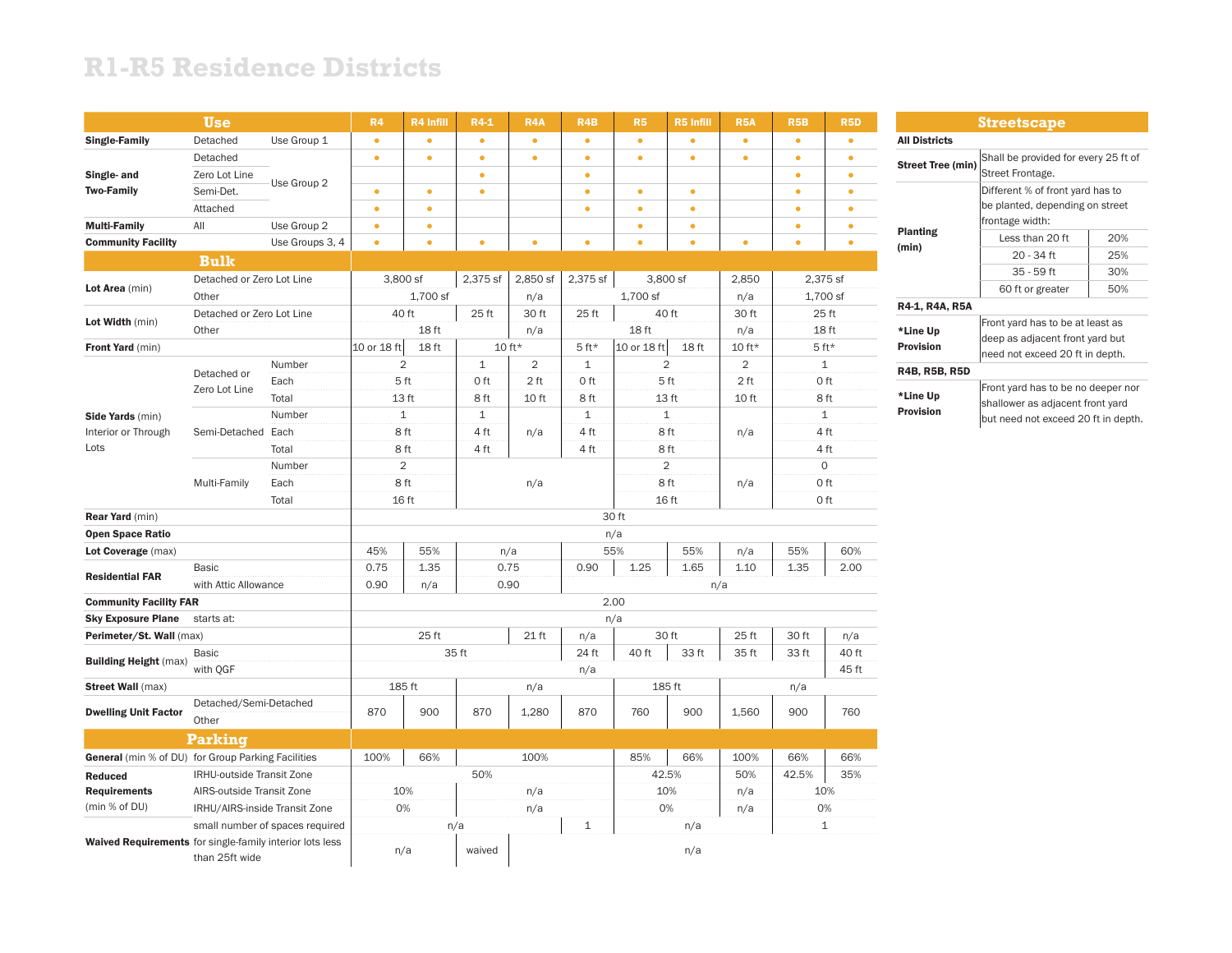## **R6-R10 Residence Districts**

### **R6-R10 Contextual Districts**

|                                 | <b>Use</b>                    |                                     | <b>R6A</b>                                    | <b>R6B</b>          | R7A       | R7B       | R7D       | R7X                            | <b>R8A</b>        | <b>R8B</b> | R8X              | R9A                | R9D            | R9X                    | <b>R10A</b>             | <b>R10X</b>              |                       |           |          |
|---------------------------------|-------------------------------|-------------------------------------|-----------------------------------------------|---------------------|-----------|-----------|-----------|--------------------------------|-------------------|------------|------------------|--------------------|----------------|------------------------|-------------------------|--------------------------|-----------------------|-----------|----------|
| <b>Single-Family</b>            | Detached                      | Use Group 1                         | $\bullet$                                     | $\bullet$           | $\bullet$ | $\bullet$ | $\bullet$ | $\bullet$                      | $\bullet$         | $\bullet$  | $\bullet$        | $\bullet$          | $\bullet$      | $\bullet$              | $\bullet$               | $\bullet$                |                       |           |          |
| Single & Two-Family             | All                           | Use Group 2                         | $\bullet$                                     | $\bullet$           | ٠         | $\bullet$ | $\bullet$ | $\bullet$                      | ٠                 | ٠          | ٠                | ٠                  | $\bullet$      | ٠                      | ٠                       | $\bullet$                |                       |           |          |
| <b>Multi-Family</b>             |                               |                                     |                                               |                     |           |           |           |                                |                   |            |                  |                    |                |                        |                         |                          |                       |           |          |
| <b>Community Facility</b>       |                               | Use Groups 3, 4                     | $\bullet$                                     | $\bullet$           | $\bullet$ | $\bullet$ | $\bullet$ | $\bullet$                      | $\bullet$         | $\bullet$  | $\bullet$        | $\bullet$          | $\bullet$      | $\bullet$              | $\bullet$               | $\bullet$                |                       |           |          |
|                                 | <b>Bulk</b>                   |                                     |                                               |                     |           |           |           |                                |                   |            |                  |                    |                |                        |                         |                          |                       |           |          |
| Lot Area (min)                  |                               | All                                 |                                               |                     |           |           |           |                                | 1,700 sf          |            |                  |                    |                |                        |                         |                          |                       |           |          |
| Lot Width (min)                 |                               | $\mathsf{All}$                      |                                               |                     |           |           |           |                                | 18 ft             |            |                  |                    |                |                        |                         |                          |                       |           |          |
| <b>Rear Yard</b> (min)          |                               | $\mathsf{All}$                      |                                               |                     |           |           |           |                                | 30 ft             |            |                  |                    |                |                        |                         |                          |                       |           |          |
|                                 |                               | Corner Lot                          |                                               |                     |           |           |           |                                | 100%              |            |                  |                    |                |                        |                         |                          |                       |           |          |
| Lot Coverage (max)              | Other Lot                     | Narrow Street<br><b>Wide Street</b> | 65%                                           | 60%                 |           | 65%       |           |                                |                   |            |                  | 70%                |                |                        |                         |                          |                       |           |          |
| <b>Residential FAR</b>          | Basic                         | Narrow Street<br>Wide Street        | 3.00                                          | 2.00                | 4.00      | 3.00      | 4.20      | 5.00                           | 6.02              | 4.00       | 6.02             | 7.52               |                | 9.00                   | 10.00                   |                          |                       |           |          |
|                                 | MIH / VIH                     | Narrow Street<br>Wide Street        | 3.60                                          | 2.20                | 4.60      | n/a       | 5.60      | 6.00 / 5.00                    | 7.20              | n/a        | 7.20             | 8.50               | 10.00          | 9.70                   | 12.00                   |                          |                       |           |          |
|                                 | <b>Community Facility FAR</b> |                                     | 3.00                                          | 2.00                | 4.00      | 3.00      | 4.20      | 5.00                           | 6.50              | 4.00       | 6.00             | 7.50               |                | 9.00                   | 10.00                   |                          |                       |           |          |
|                                 | Basic                         | Narrow Street                       | 40-60 ft                                      | 30-40 ft            | 40-65 ft  |           |           |                                | 60-85 ft          |            | 60-85 ft         | 60-95 ft           | 60-85 ft       | 60-120 ft<br>(125 ft)  | 60-125 ft               |                          |                       |           |          |
| <b>Base Height</b><br>(min-max) | (w/QGF)                       | Wide Street                         | (65ft)                                        |                     |           |           | (45 ft)   | (75 ft)                        | 40-65 ft          | 60-85 ft   | 60-85 ft (95 ft) | (95 ft)            | 55-65 ft       | (95 ft)                | 60-105 ft               | or 15-25ft<br>(if facing | 105-120ft<br>(125 ft) | 125-155ft | 60-85 ft |
| Outside MN Core                 | MIH/VIH<br>(w/QGF)            | Narrow Street<br><b>Wide Street</b> | 40-65 ft                                      | 30-40 ft<br>(45 ft) | 40-75 ft  | n/a       | 60-95 ft  | 60-105 ft/<br>60-85 ft (95 ft) | 60-105 ft         | n/a        | 60-105 ft        | 60-125 ft          | elevated rail) | 60-145 ft<br>105-145ft | 60-155 ft<br>125-155 ft | 60-85 ft                 |                       |           |          |
|                                 | Standard                      | Narrow Street                       | 70 ft                                         | 50 ft               | 80 ft     | 75 ft     | 100 ft    | 120 ft                         | 120 ft            | 75 ft      | 150 ft           | 135 ft             | n/a            | 160 ft (165 ft)        | 185 ft<br>210 ft        | n/a                      |                       |           |          |
| <b>Building Height</b>          | (w/QGF)                       | Wide Street                         | (75 ft)                                       | (55 ft)             | (85 ft)   |           | (105 ft)  | (125 ft)                       | (125 ft)          |            | (155 ft)         | 145 ft             |                | 170 ft (175 ft)        | (215 ft)                |                          |                       |           |          |
| (max)<br>Outside MN Core        | $MHH$<br>(w/QGF)              | Narrow Street                       | 80 ft                                         | 50 ft               | 90 ft     | n/a       | 110 ft    | 140 ft<br>(145 ft)/            | 140 ft            | n/a        | 170 ft           | 160 ft<br>(165 ft) | n/a            | 190 ft (195 ft)        | 210 ft<br>(215 ft)      | n/a                      |                       |           |          |
|                                 |                               | Wide Street                         | (85 ft)                                       | (55 ft)             | (95 ft)   |           | (115 ft)  | 120 ft<br>(125 ft)             | (145 ft)          |            | (175 ft)         | 170 ft<br>(175 ft) |                | 200 ft (205 ft)        | 230 ft<br>(235 ft)      |                          |                       |           |          |
| <b>Number of Stories</b>        | Standard<br>(w/QGF)           | Narrow Street<br>Wide Street        | n/a(7)                                        | n/a(5)              | n/a(8)    | n/a       | n/a(10)   | n/a(12)                        | n/a(12)           | n/a        | n/a(15)          | n/a                | n/a            | n/a(16)<br>n/a(17)     | n/a<br>n/a(21)          | n/a                      |                       |           |          |
| (max)                           | MIH / VIH<br>(w/QGF)          | Narrow Street<br>Wide Street        | 8                                             | n/a(5)              | 9         | n/a       | 11        | 14/<br>n/a(12)                 | 14                | n/a        | 17               | 16<br>17           | n/a            | 19<br>20               | 21<br>23                | n/a                      |                       |           |          |
|                                 | Tower Lot Coverage (min-max)  |                                     |                                               |                     |           |           |           | n/a                            |                   |            |                  |                    | 33-40%         | n/a                    |                         | 33-40%                   |                       |           |          |
| <b>Dwelling Unit</b><br>Factor  |                               | All                                 | 680                                           |                     |           |           |           |                                |                   |            |                  |                    |                |                        |                         |                          |                       |           |          |
|                                 | Parking                       |                                     |                                               |                     |           |           |           |                                |                   |            |                  |                    |                |                        |                         |                          |                       |           |          |
| General (min %<br>of d.u.)      |                               | for Group Parking Facilities        | 50%                                           |                     |           |           |           |                                | 40%<br>50%<br>40% |            |                  |                    |                |                        |                         |                          |                       |           |          |
| IRHU-outside Transit Zone       |                               |                                     | 25%<br>15%<br>12%<br>25%<br>15%<br>15%<br>12% |                     |           |           |           |                                |                   |            |                  |                    |                |                        |                         |                          |                       |           |          |
| Reduced                         |                               | AIRS-outside Transit Zone           |                                               | 10%                 |           |           |           |                                |                   |            |                  |                    |                |                        |                         |                          |                       |           |          |
| and Waived                      |                               | IRHU/AIRS-inside Transit Zone       |                                               |                     |           |           |           | 0%                             |                   |            |                  |                    |                |                        |                         |                          |                       |           |          |
| <b>Requirements</b>             |                               | 10,000sf or less                    | 50%                                           |                     | 30%       | 50%       |           | 30%                            | 0%                | n/a        | 0%               |                    |                |                        |                         |                          |                       |           |          |
| (min % of d.u.)                 | Small Lot                     | 10,000-15,000 sf                    |                                               |                     |           | n/a       |           |                                | 20%               | n/a        |                  |                    | 20%            |                        |                         |                          |                       |           |          |
|                                 | waived if small # spaces      |                                     |                                               | 5                   | 15        | 5         | 15        |                                |                   |            |                  |                    |                |                        |                         |                          |                       |           |          |